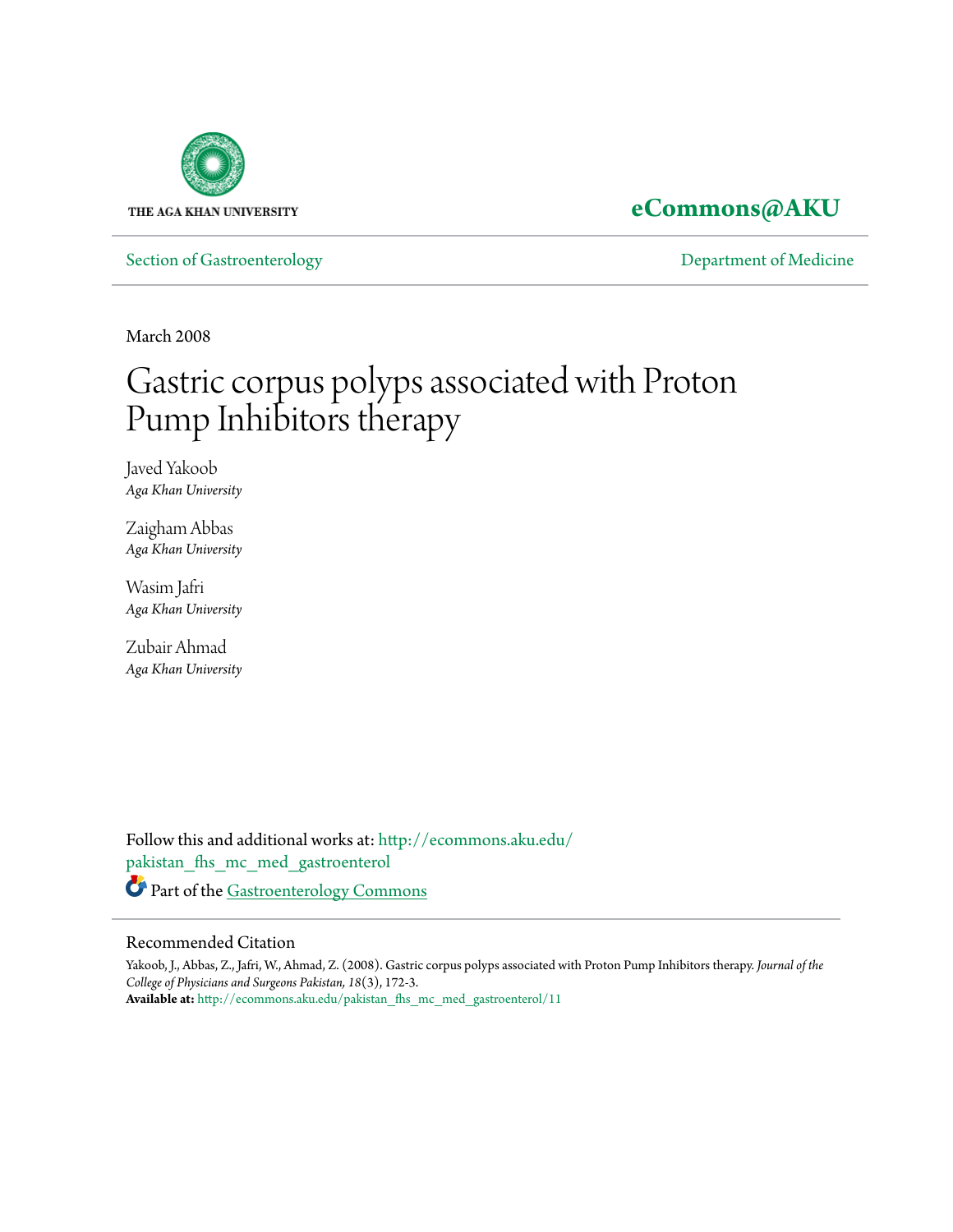## Gastric Corpus Polyps Associated with Proton Pump Inhibitors Therapy

Javed Yakoob, Zaigham Abbas, Wasim Jafri and Zubair Ahmad

### **ABSTRACT**

The prevalence of Gastroesophageal Reflux Disease (GERD) is rapidly rising in Asia. We describe here a case of 51 years old man who had surgery for esophageal leiomyoma and received long-term therapy with Proton Pump Inhibitors (PPIs) for persisting reflux symptoms. On Esophago-Gastroduodenoscopy (EGD) several sessile polyps were seen in the gastric corpus. Earlier EGD done 15 years back had not demonstrated those polyps. Sections revealed polypoid fragments of glandular epithelium with dilated glands and negative histology for *H. pylori.* Polymerase chain reaction for 16S ribosomal RNA gene (16S rRNA PCR) of *H. pylori* was also negative. This is the first report originating from an Asian country describing Fundal Gland Polyps (FGPs) in the corpus of stomach rather than fundus in a patient on long-term PPI therapy.

**Key words:** *Gastroesophageal reflux disease. Proton pump inhibitors. Gastric corpus polyps.*

#### **INTRODUCTION**

Gastric Fundic Gland Polyps (FGPs) are sporadic gastric polyps. They are found in upto 84% of patients with Familial Adenomatous Polyposis (FAP). These FGPs occur almost exclusively in patients without *H. pylori* infection.1 They have always been regarded as benign lesions, with low-grade dysplasia (intraepithelial neoplasia) at the most. There have, however, been case reports of FGPs harbouring severe dysplasia or even gastric adenocarcinoma, particularly when associated with FAP, but also in one sporadic gastric polyp.

Proton pump inhibitors are used widely in the management of acid-related disorders. They are effective for the majority of patients with gastroesophageal reflux disease, peptic ulcer disease and non-steroidal anti-inflammatory drug-induced gastropathy. They are considered safe but there are concerns about the possibility of an association with cancer, infection and gastric atrophy. Long-term usage is difficult to define and most patients take PPIs noncontinuously. Self-prescription of medications is common in developing countries and a substantial proportion of long-term users appear not to have a clear indication for their therapy. Also, medications are freely available on the counters of pharmacies without prescription. We report here a case of long-term PPIs use, associated with Gastric Corpus Polyps (GCPs), in a patient with a history of dysmotility symptoms.

*Department of Medicine, The Aga Khan University Hospital, Karachi.*

*Correspondence: Dr. Javed Yakoob, I-B7, Central Lane, Phase-2, DHA, Karachi. E-mail: yakoobjaved@hotmail.com*

*Received September 12, 2007; accepted January 12, 2008.*

#### **CASE REPORT**

A 51-year-old man presented with regurgitation, belching and retrosternal heaviness. He was on PPI (Losec) 40 mg OD, off and on, for the last 17 years. An Esophago-gastroduodenoscopy (EGD) revealed mild pangastric erythema and several whitish pink sessile polyps (< 1 cms) in the gastric corpus (Figure 1). Histology of the biopsies taken from the antrum and corpus revealed mild non-specific inflammatory cell infiltrate (Figure 2-3). *Helicobacter pylori* were not seen. Sections from sessile polyp revealed polypoid fragments of glandular epithelium with dilated glands. No evidence of metaplasia, dysplasia or malignancy was noted in specimens. PCR for 16S rRNA gene of *H. pylori* was negative in biopsy specimens removed from antrum, corpus and fundus of the stomach. His fasting serum gastrin was 180 pg/ml (normal range 13-115 pg/ml). In March 1992, he had a barium meal examination for similar complaints that showed a large lobulated mass in the mid esophagus–a leiomyoma. This was confirmed on an EGD examination demonstrating a bi-lobed extrinsic hemispherical defect mostly on the anterior wall extending from 26 cms from incisors to 34 cms. Esophageal mucosal covering was intact with increased vascularity. MRI demonstrated a mass involving 10 cms segment of esophagus below the aortic arch. He had surgical removal of leiomyoma of esophagus in July 1992. However, after surgery symptoms of reflex became worse. He took PPIs, which gave him some symptomatic relief but epigastric discomfort persisted. A repeat barium swallow examination demonstrated motility disorder involving distal half and relative dilatation of mid portion of esophagus, which did not demonstrate contractility. Subsequent EGDs did not demonstrate any pathology dilatation of the mid portion of esophagus.